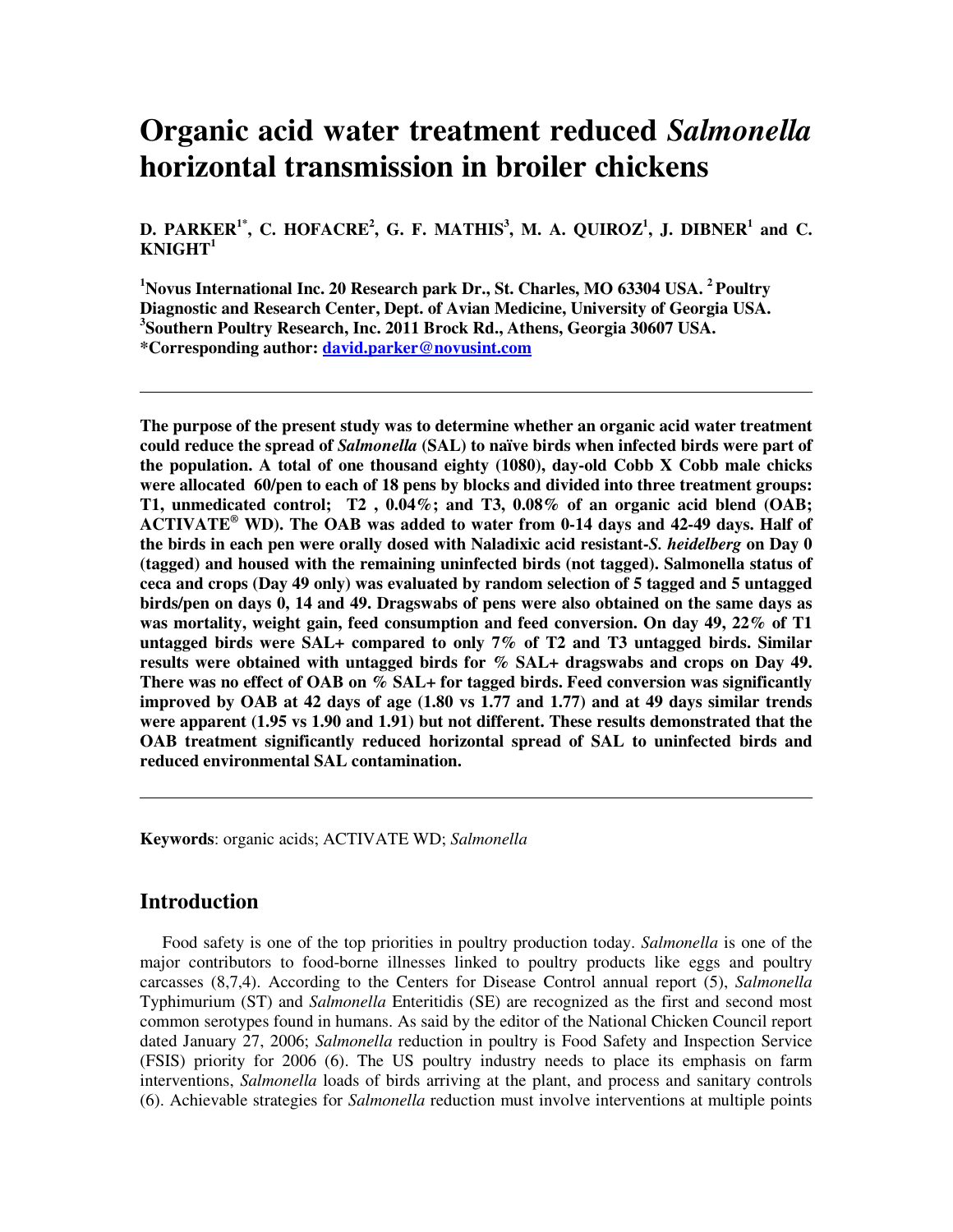from the farm to the table. Different methods have been used to reduce *Salmonella* on the farm such as drug therapy and vaccination (13), competitive exclusion (9,11,12), and drug therapy and competitive exclusion (10). The use of organic acids in the water (1) or in the feed  $(2,3)$  have proven to be practical and efficacious farm interventions to reduce *Salmonella* incidence and colonization in broilers. Reduced levels of *Salmonella* in the intestine means less microorganisms to be spread in the environment of the chicken house and during processing, and therefore less contaminated final product (2). Additional research in the effect of organic acids on *Salmonella* reduction in broilers is in progress.

The objective of this study was to determine whether a nutritional organic acid (ACTIVATE ® WD) water treatment could reduce the spread of *Salmonella* (SAL) to naïve birds when infected birds were part of the population.

## **Materials and methods**

A total of one thousand eighty (1080), one-day-old Cobb X Cobb male chicks were used in the study. At the hatchery, the birds received routine vaccinations. Only healthy appearing chicks were used in the study. At study initiation sixty males were allocated to each of the 18 pens by blocks (0.77 sq. ft/ bird, stocking density). Half of the chicks (30) per pen were tagged for identification and then orally dosed with (2.2x10 7 ) Naladixic acid resistant-*Salmonella heidelberg* on Day 0 (prior to placement). No birds were replaced during the course of the study. Bird weights (kg) by pen were recorded at study initiation, Day 42, and termination (Day 49). All pens had approximately 4 inches of fresh pine shavings. There were 30 birds/hanging feeder and all birds consumed feed and water *ad libitum.*

#### **Treatments:**

|    |              | Treatment Activate WD % Days of Treatment Salmonella Pens/Trt. |     |   |
|----|--------------|----------------------------------------------------------------|-----|---|
|    | Nonmedicated |                                                                | YES |   |
| ፐን | $0.04\%$     | 1 to 14 and 42 to 49                                           | YES | h |
| T3 | $0.08\%$     | 1 to 14 and 42 to 49                                           | YES |   |

Broiler diets were fed as crumbles (Starter feed) or as pellets (all remaining feeds – Grower and Finisher). Diets were representative of local formulations and calculated analyses met or exceeded NRC standards. All starter feeds contained 125ppm Nicarbazin, and all grower feeds contained 100 ppm Coban, and 50 ppm 3-Nitro 20. All finisher feeds were nonmedicated.

Birds received feed appropriate to the treatment from Day 0 to Day 49. A change from starter to grower in which all previous feed was removed and weighed occurred on Day 21. Grower diet was removed and weighed from each pen on Day 35 and replaced with the finisher diet. At each feed change, feeders were removed from pens by block, weighed, emptied, and refilled with the appropriate treatment diet. On the final day of the study (Day 49), feed was weighed.

Birds from treatment 1 received nonmedicated water throughout the study. Birds from treatments 2 and 3 received Activate WD% at 0.04% and 0.08% respectively for the first 14 days of the study and from Day 42 to 49. The pH of of the treatment water and total water consumption were also measured.

#### **Salmonella sampling**

Drag swab samples were collected from all pens on Days 0, 14, and 49. Sampling by dragging sterile gauze (4 x 4) swab soaked in double strength skim milk across the birds bedding material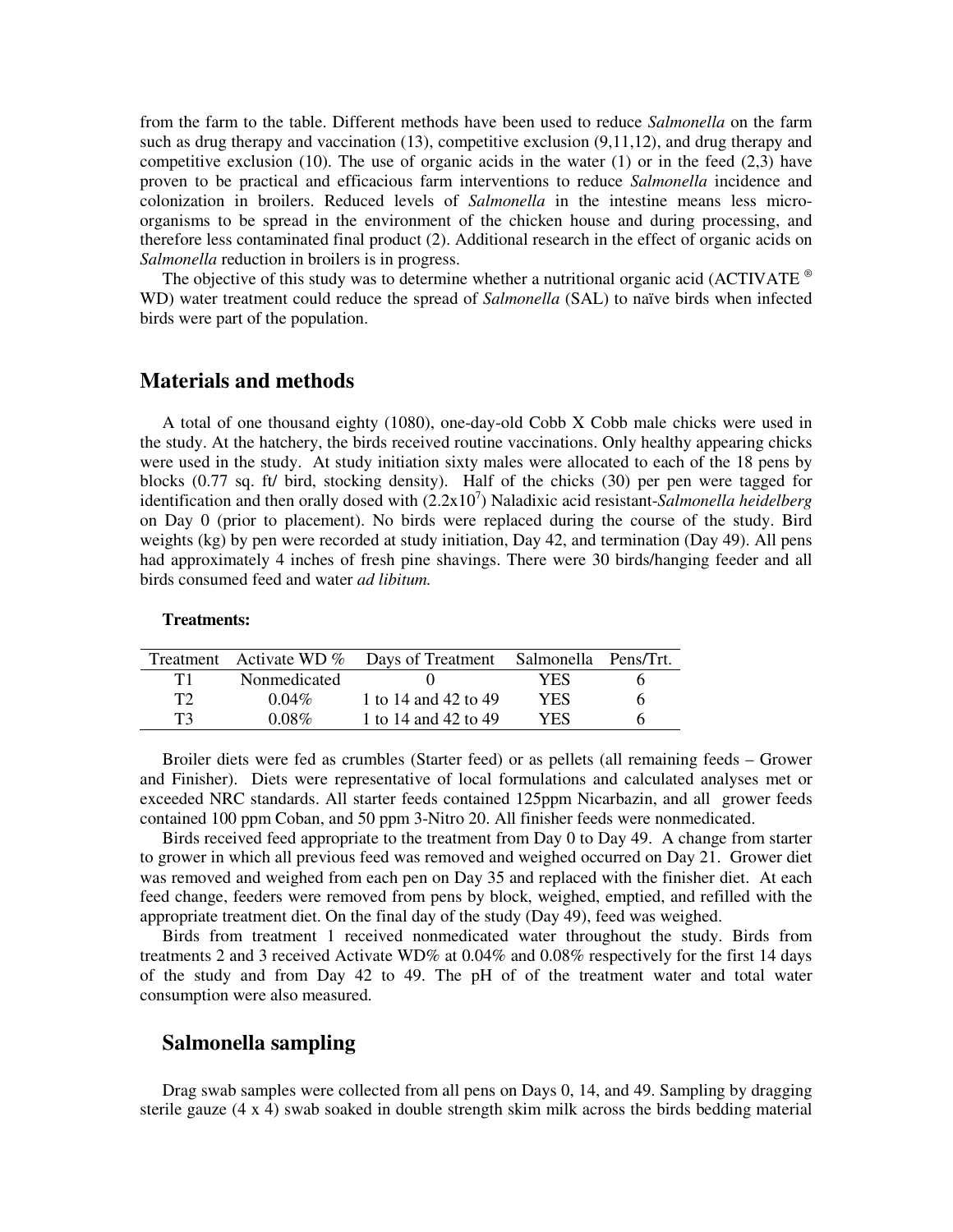is considered to be the most sensitive method of environmental sampling by the US National Poultry Improvement Plan (NPIP). All drag swabs were placed in individual sterile plastic sample bags and labeled.

Cecal and crop culture. On Days 14 and 49, ten birds per pen (5 tagged and 5 nontagged) were euthanized by cervical dislocation, weighed, and the ceca aseptically removed and placed into sterile plastic sampling bags for salmonella enumeration. To these samples, 100mls of tetrathionate brilliant green broth (TTB) with iodine were added and the samples put in a stomacher (Technar Company, Cincinnati, OH) for 1 minute. These samples were incubated at 41.5 C and then cultured for *Salmonella.* In addition to ceca collection on Day 49, crop samples were collected. Positive or negative presence of *Salmonella* was determined in these crop samples, no enumeration was preformed. All enrichments were performed on primary samples. TTB was added to all samples accordingly and incubated at 41.5 C for 18 h and isolation and identification was performed.

For the isolation and identification of Salmonella, 1 µl loop of the TTB was streaked onto XLT4 and BGN agar plates containing naladixic acid and incubated at 37 C overnight. The  $H_2S$ positive isolated colonies were then placed onto triple sugar iron slants and incubated at 37 C overnight. Suspect *Salmonella* colonies were then confirmed with poly O *Salmonella*-specific antiserum. All *Salmonella* was stored for PCR comparison to the challenge strain. A representative number of the *Salmonella* isolates saved were DNA fingerprinted using the method described by Liu et al. (Avian Diseases, 2002).

Other than coccidiostat drugs, no concomitant drug therapy was used during the study. The pen was the unit of measure. Twice daily observations were recorded for general flock condition, temperature, lighting, water, feed, litter condition, mortality and unanticipated events for the house.

#### **Results and Discussion**

Results from the cultured ceca at day 49 (Figure 1) showed that on day 49 treatments with ACTIVATE WD significantly (P<0.05) reduced the horizontal spread of *Samonellal* from the infected seeders (tagged) to their penmates (nontagged) as evidenced from  $log_{10} 1.3$  and 1.8 for tagged seeders and 0.7 for penmates.

**Cultured Ceca - 49 Days of Age** 2.2 a 2.5 **Salmonella Enumaration = Count/g ceca** Salmonella Enumaration = Count/g ceca 70 1.8 1.8 2 60 1.3 Percentage Positive **Percentage Positive** 50 **(Log10)** 1.5 40  $0.7<sub>b</sub>$  $0.7 h$ 1 30 20 0.5 10 0 Tagged No tag a,b p<0.05 0 ■ Nonmedicated ■ ACTIVATE® WD 0.04% □ ACTIVATE WD 0.08%



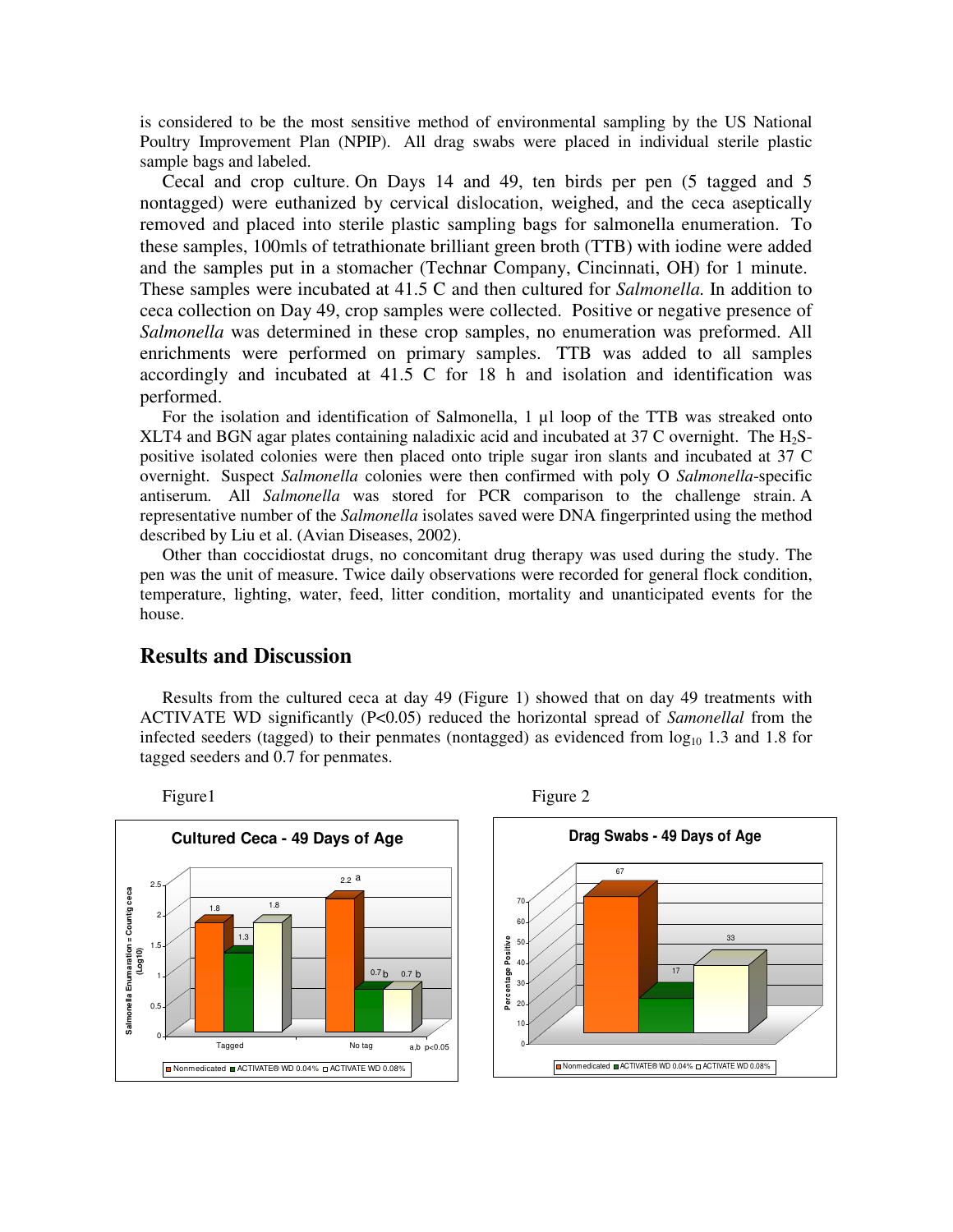Additional evidence of this reduced level of *Salmonella* in the environment of the treated pens is the lower percent positive dragswabs; 67% for nonmedicated vs. 17% and 33% for the 0.04% and 0.8% treatments with ACTIVATE WD, respectively (Figure 2). The lower level of positive *Salmonella* in the crops, 7% for the nonmedicated vs 2% and 3% of the ACTIVATE WD treatments indicates that the observed reduction of Salmonella in the environment was was reflected in lower intake of Salmonella by the birds, i.e. the intestinal bacterial flora of the chicken reflects their environment.





This study clearly demonstrated that lower *Salmonella* levels in the litter (dragswabs) resulted in lower levels in the crop and ceca of uninfected birds. It also demonstrated up to a 50% reduction in the total percentage of ceca *Salmonella* positive at 49 days (Figure 4). Performance results indicate that there was no significant difference between treatments in average live weight gain on both day 42 and 49; however, a significant improvement (P<0.05) of day 42 adjusted feed conversion was shown in both treatments using ACTIVATE WD. On day 49 this difference was still numerically in favor of the birds given ACTIVATE WD organic acid blend (Table 1). Thus ACTIVATE WD nutritional organic acid blend successfully interrupted the infection cycle of Salmonella in uninfected chickens which significantly reduced the number of Salmonella positive chickens at the end of the trial.

| Taon II chominance      |                    |               |                   |               |
|-------------------------|--------------------|---------------|-------------------|---------------|
|                         | Day $42$           |               | Day $49$          |               |
|                         | Adj. Feed          | Avg. Live Wt. | Adj. Feed         | Avg. Live     |
| <b>Treatment</b>        | <b>Conversion</b>  | Gain (kg)     | <b>Conversion</b> | Wt. Gain (kg) |
| 1. Nonmedicated         | 1.797a             | 2.557a        | 1.947 a           | 3.007 a       |
| 2. Activate WD $0.04\%$ | 1.768 b            | 2.556a        | 1.900 a           | 3.013a        |
| 3. Activate WD $0.08\%$ | 1.772 <sub>b</sub> | 2.557a        | 1.910a            | 3.029a        |

#### **Table 1. Performance**

®

ACTIVATE is a trademark of Novus International, Inc., and is registered in the United States and other countries

## **References**

1. **Byrd, J. A., Hargis, B. M., Caldwell, D. J., Bailey, R. H., Herron, K. L., McReynolds, J. L., Brewer, R. L., Anderson R. C., Bischoff K. M., Callaway T. R., and Kubena L.**